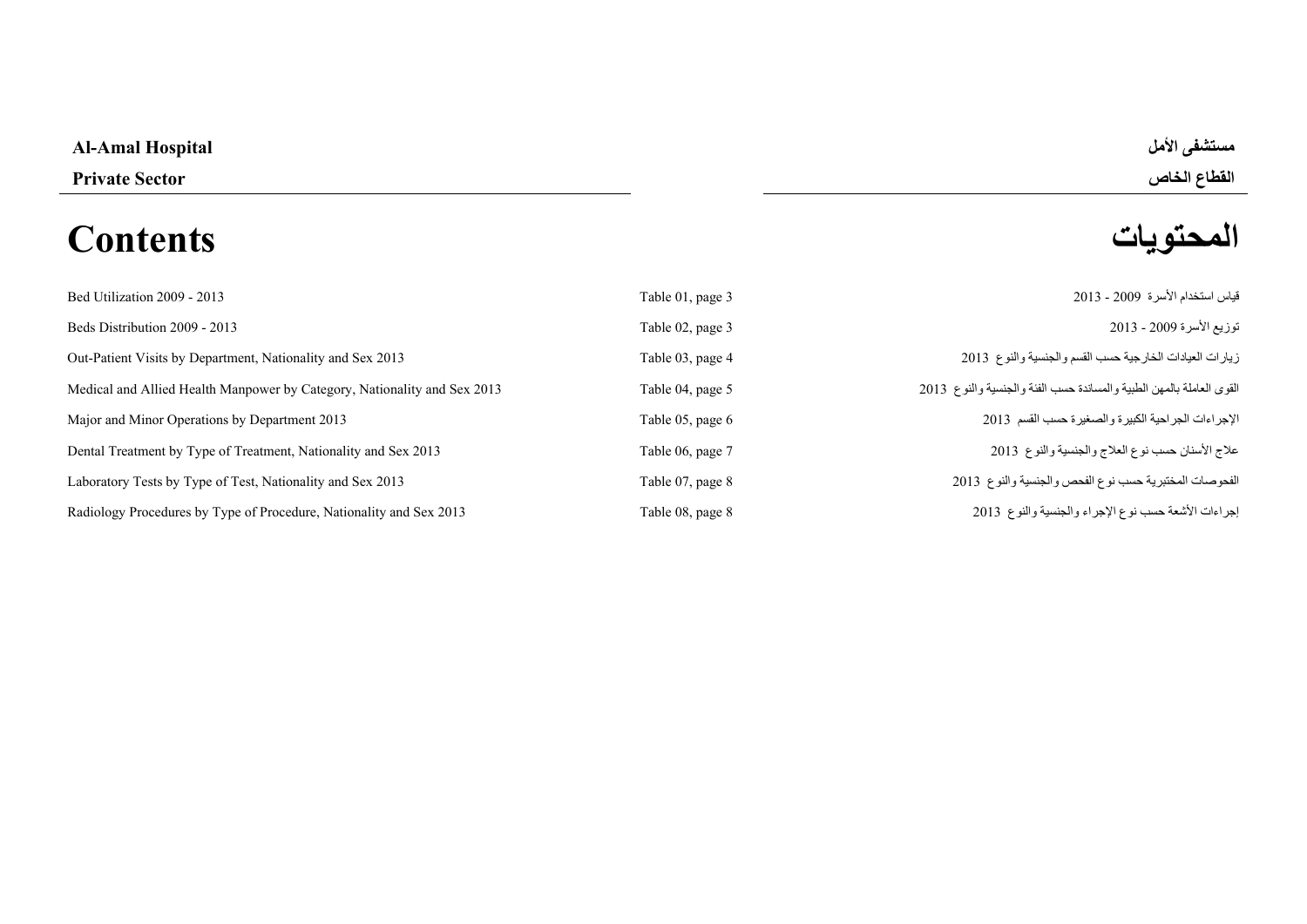# **جدول 01 Table قياس استخدام األسرة 2009 - 2013 Bed Utilization 2009 - 2013**

<span id="page-1-0"></span>

| <b>Description</b>      | 2013  | 2012  | 2011  | 2010  | 2009      | البيان                  |
|-------------------------|-------|-------|-------|-------|-----------|-------------------------|
| Total admissions        | 962   | 890   | 842   | 456   | 395       | إجمالي الدخول           |
| Total discharges        | 962   | 890   | 842   | 456   | 395       | إجمالي الخروج           |
| Number of beds          | 20    | 20    | 20    | 20    | 20        | عدد الأسرة              |
| Bed days available      | 7,300 | 7,320 | 7,300 | 7,300 | 7,300     | أيام الأسرة             |
| Patient days-overnight  | 1,032 | 962   | 856   | 798   | <b>NA</b> | أيام المرضى             |
| Patients days < 1 day   | 4,200 | 3,248 | 3,202 | 2,738 | 2,600     | أيام المرضىي أقل من يوم |
| Total patients days     | 5,232 | 4,210 | 4,058 | 3,536 | 2,600     | جملة أيام المرضى        |
| Bed occupancy rate      | 71.7  | 57.5  | 55.6  | 48.4  | 35.6      | معدل أشغال السرير       |
| Turnover rate           | 48.1  | 44.5  | 42.1  | 23    | 19.8      | معدل دوران السرير       |
| Turnover interval       | 2.1   | 3.5   | 3.9   | 8.3   | 11.9      | فترة فراغ السرير        |
| Average daily admission | 2.6   | 2.4   | 2.3   | 1.2   | 1.1       | متوسط الدخول اليومي     |
| Average daily discharge | 2.6   | 2.4   | 2.3   | 1.2   | 1.1       | متوسط الخروج اليومي     |
| Average length of stay  | 5.4   | 4.7   | 4.8   | 7.8   | 6.6       | متوسط مدة الأقامة       |

#### **توزيع األسرة 2009 - 2013 Beds Distribution 2009 - 2013 جدول 02 Table**

| <b>Service</b>                             | 2013            | 2012 | 2011    | 2010    | 2009            | الخدمة                                  |
|--------------------------------------------|-----------------|------|---------|---------|-----------------|-----------------------------------------|
| <b>Private Ward</b><br>Intensive Care Unit | 18 <sup>1</sup> | 18   | 18<br>ົ | 18<br>2 | 18              | الجناح الخاص<br>وحدة العناية القصوي     |
| <b>Total</b>                               | <b>20</b>       | 20   | 20      | 20      | 20 <sub>1</sub> | الحملة                                  |
| Special Care Baby Unit / Nursery           |                 |      |         |         |                 | وحدة العناية الخاصة بالمواليد / الحضانة |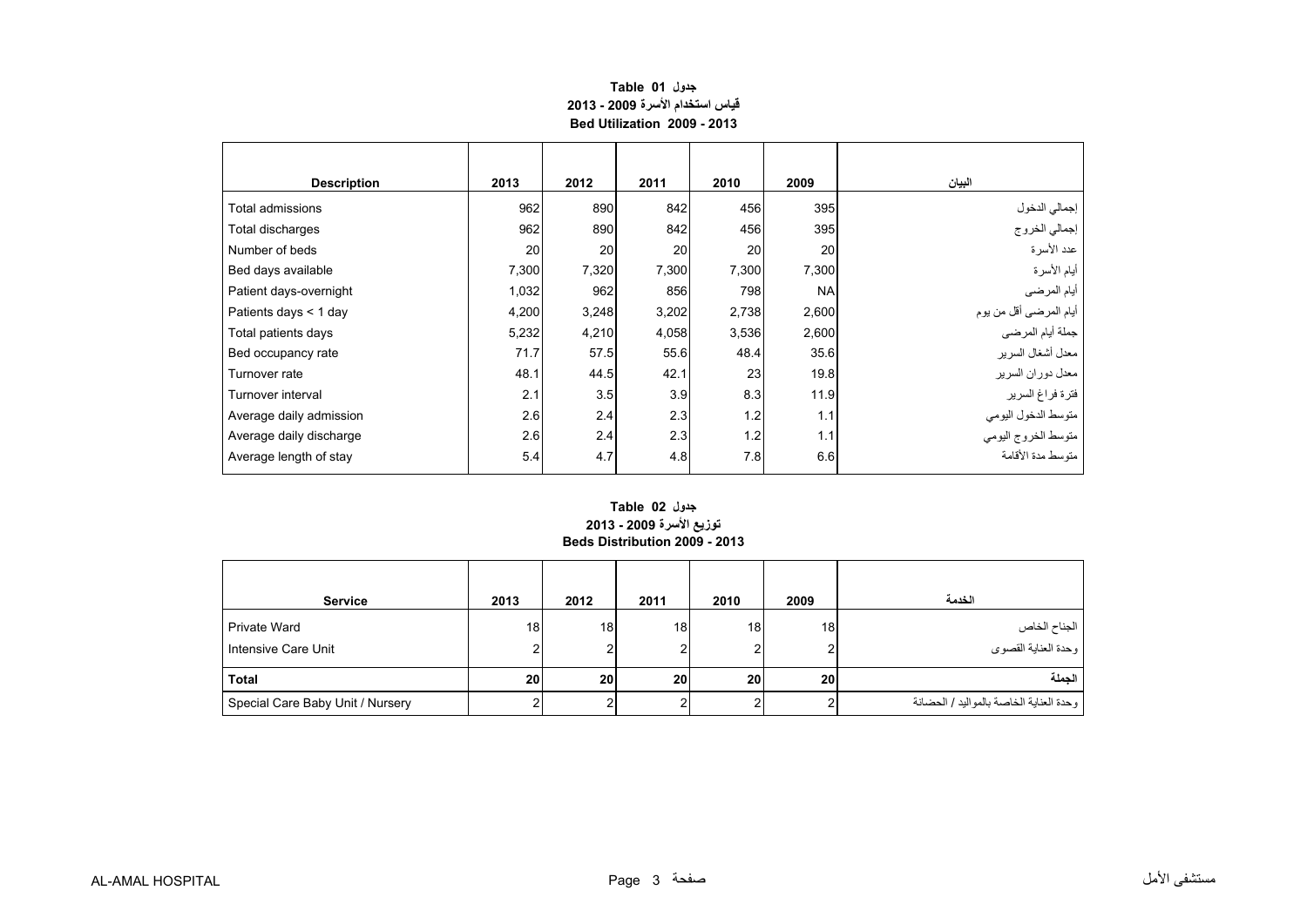<span id="page-2-0"></span>

|                         | <b>Total</b> |        | الحملة      | Non-Bahraini |        | غیر بحرین <i>ی</i> | <b>Bahraini</b> |        | بحريني    |                       |
|-------------------------|--------------|--------|-------------|--------------|--------|--------------------|-----------------|--------|-----------|-----------------------|
|                         |              |        |             |              |        |                    |                 |        |           |                       |
|                         | الجملة       | أنشى   | ذكر         | الجملة       | أننى   | ذكر                | الجملة          | أننى   | نكر       |                       |
| <b>Department</b>       | Total        | Female | <b>Male</b> | Total        | Female | Male               | Total           | Female | Male      | القسم                 |
| <b>General Practice</b> | 52,894       | 32,342 | 20,552      | 4,098        | 2,857  | 1,241              | 48,796          | 29,485 | 19,311    | الطب العام            |
| Dental                  | 20,074       | 13,067 | 7,007       | 4,050        | 3,154  | 896                | 16,024          | 9,913  | 6,111     | الأسنان               |
| Medical (Int. Medicine) | 6,807        | 4,959  | 1,848       | 2,857        | 2,145  | 712                | 3,950           | 2,814  | 1,136     | ا الأمراض الباطنية    |
| Obstetrics & Gynecology | 5,555        | 5,555  | <b>NA</b>   | 658          | 658    | <b>NA</b>          | 4,897           | 4,897  | <b>NA</b> | أمراض النساء والولادة |
| Paediatrics             | 19,643       | 12,779 | 6,864       | 6,064        | 2,847  | 3,217              | 13,579          | 9,932  | 3,647     | أمراض الأطفال         |
| Ear, Nose & Throat      | 11,449       | 5,743  | 5,706       | 1,236        | 395    | 841                | 10,213          | 5,348  | 4,865     | أنف وأذن وحنجرة       |
| Total                   | 116,422      | 74,445 | 41,977      | 18,963       | 12,056 | 6,907              | 97,459          | 62,389 | 35,070    | الجملة                |

# **جدول 03 Table زيارات العيادات الخارجية حسب القسم والجنسية والنوع <sup>2013</sup> Out-Patient Visits by Department, Nationality and Sex 2013**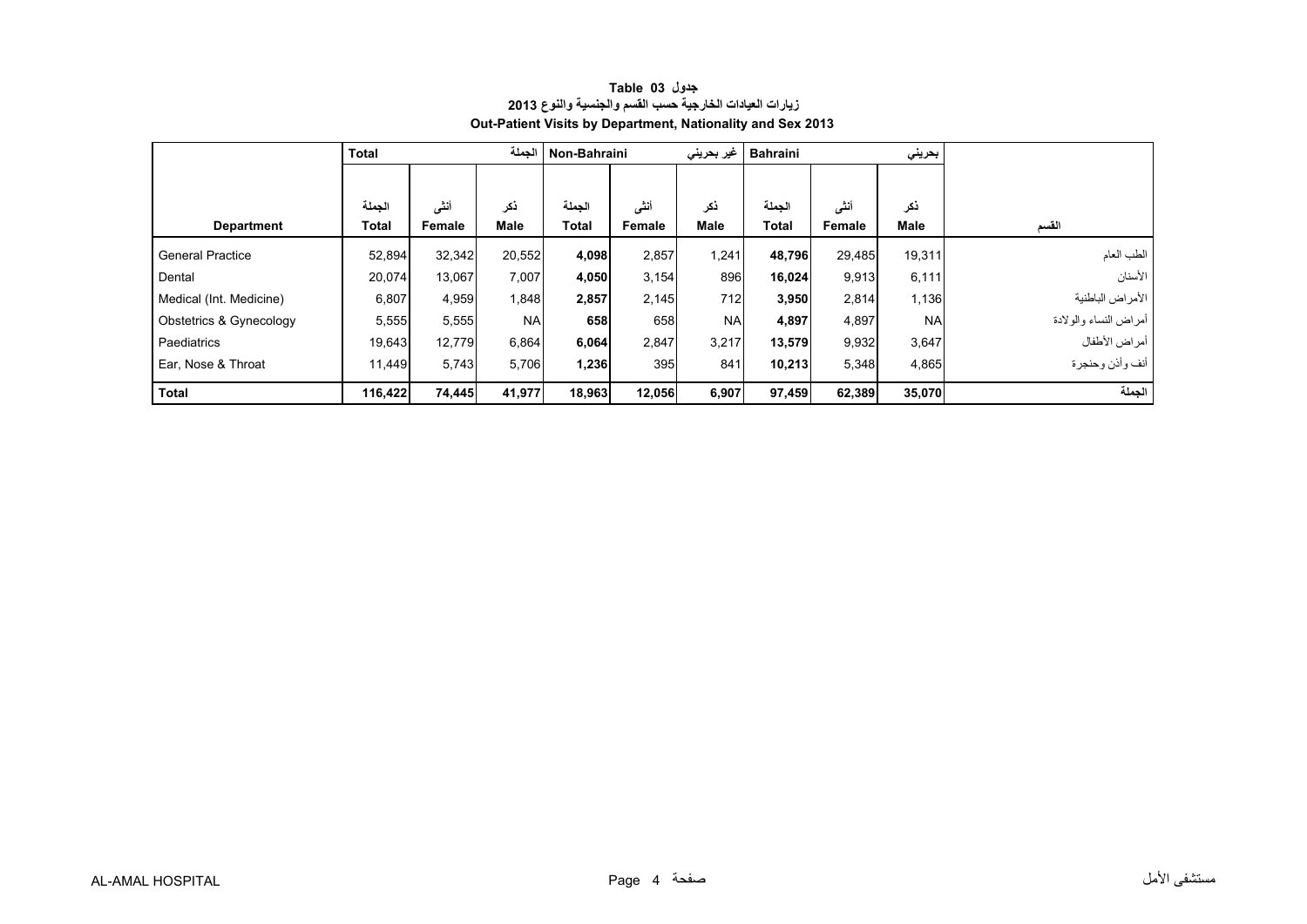### **جدول 04 Table القوى العاملة بالمھن الطبية والمساندة حسب الفئة والجنسية والنوع <sup>2013</sup> Medical and Allied Health Manpower by Category, Nationality and Sex 2013**

<span id="page-3-0"></span>

|                                                         | <b>Total</b> |        | الجملة         | Non-Bahraini |        |      | Bahraini  غیر بحرینی |        | بحريني |                             |
|---------------------------------------------------------|--------------|--------|----------------|--------------|--------|------|----------------------|--------|--------|-----------------------------|
|                                                         |              |        |                |              |        |      |                      |        |        |                             |
|                                                         | الجملة       | أنشى   | ڏکر            | الحملة       | أنشى   | ذكر  | الجملة               | أنشى   | ذكر    |                             |
| Category                                                | <b>Total</b> | Female | Male           | <b>Total</b> | Female | Male | <b>Total</b>         | Female | Male   | الفئة                       |
| Physicians                                              | 24           |        | 17             | 19           | 6      | 13   |                      |        |        | الأطباء                     |
| Dentists                                                |              |        | 5              |              |        |      |                      |        |        | أطباء الأسنان               |
| Pharmacists & Technicians                               |              |        | 4              |              |        |      |                      |        |        | الصيادلة وفنيو صيدلة        |
| Nurses *                                                | 19           |        | 16             | 15           |        | 14   |                      |        |        | الممرضين *                  |
| Dental Hygienists & Technicians                         |              |        |                |              |        |      |                      |        |        | فنيو صحة الفم والأسنان      |
| Laboratory Technologists & Technicians                  |              | 3      | 2              |              | 3      |      |                      |        |        | مطلو وفنيو مختبر            |
| Radiographers & Technicians                             |              |        | $\overline{c}$ |              |        |      |                      |        |        | مصىورو وفنيو أشعة           |
| Physiotherapists, Occupational Therapists & Technicians |              |        |                |              |        |      |                      |        |        | فنيو علاج طبيعي وتأهيل مهني |

\* Nurses excluding practical nurses and other grades below staff nurse . . األقل والفئات العمليين الممرضين يشمل ال العدد : الممرضين\*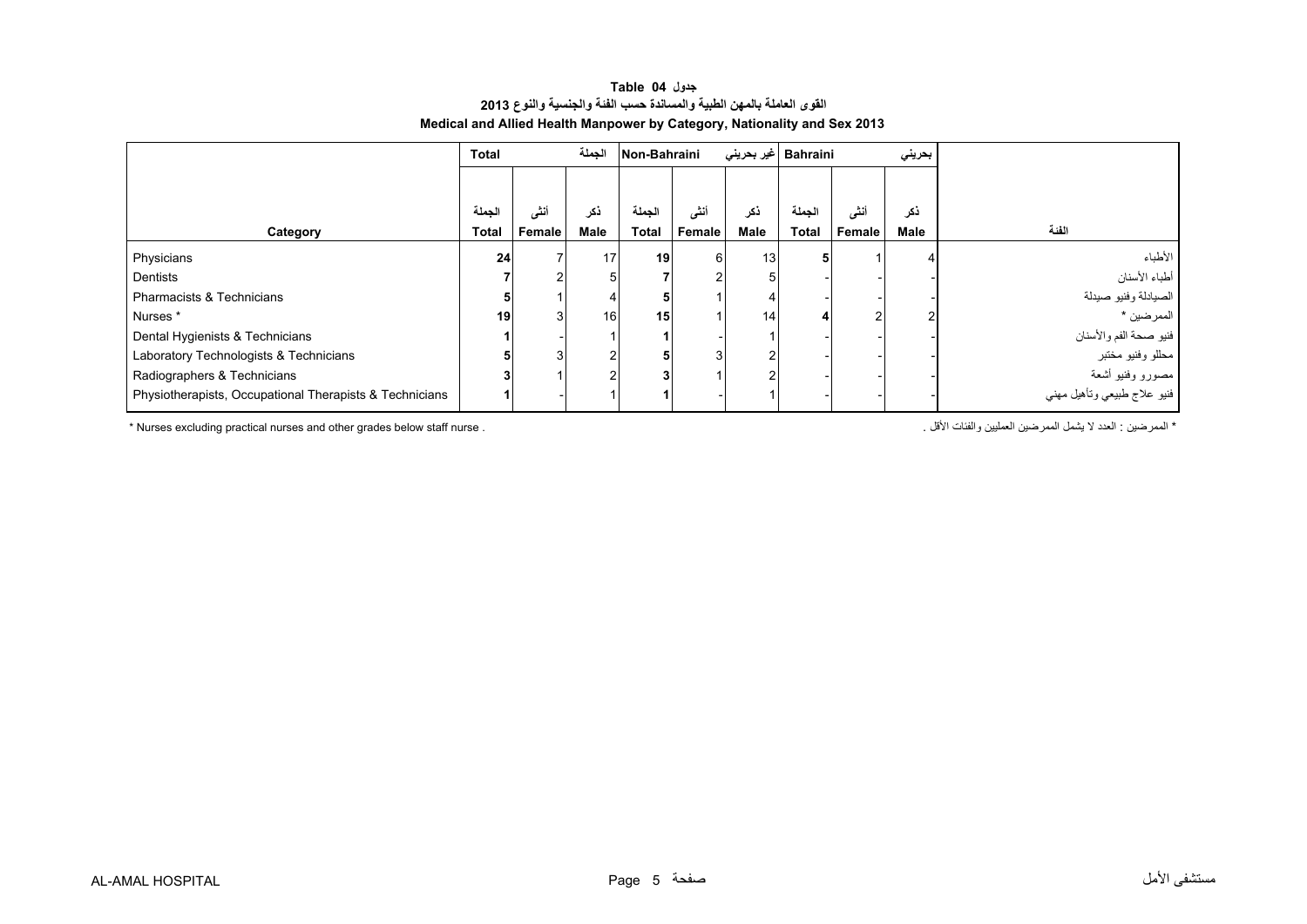| جدول Table 05                                        |
|------------------------------------------------------|
| الإجراءات الجراحية الكبيرة و الصغيرة حسب القسم 2013  |
| <b>Major and Minor Operations by Department 2013</b> |

<span id="page-4-0"></span>

|                        | <b>Procedure Type</b> |              | نوع الإجراء |                 |
|------------------------|-----------------------|--------------|-------------|-----------------|
|                        |                       |              |             |                 |
|                        | الجملة                | صغيرة        | كبيرة       |                 |
| <b>Department</b>      | <b>Total</b>          | <b>Minor</b> | Major       | القسم           |
| <b>General Surgery</b> |                       |              |             | الجز احة العامة |
| Paediatrics            |                       |              |             | أمراض الأطفال   |
| Ear, Nose & Throat     | 26                    | 26           |             | أنف وأذن وحنجرة |
| Gynecology             |                       |              |             | أمراض النساء    |
| <b>Total</b>           | 26                    | 26           |             | الجملة          |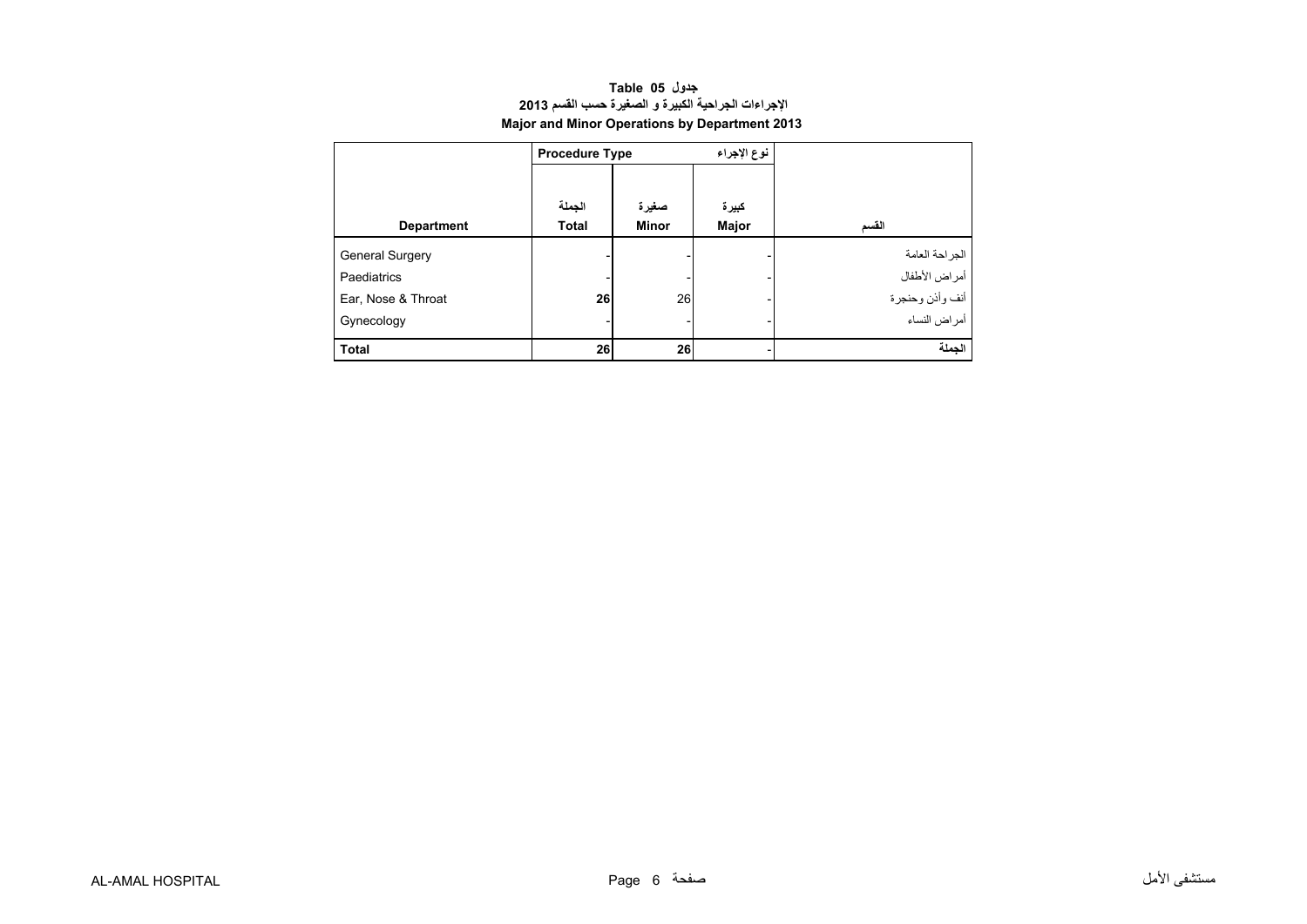<span id="page-5-0"></span>

|                             | Total        |        | الجملة      | Non-Bahraini |        | غیر بحرینی  | <b>Bahraini</b><br>بحريني |        |       |               |
|-----------------------------|--------------|--------|-------------|--------------|--------|-------------|---------------------------|--------|-------|---------------|
|                             |              |        |             |              |        |             |                           |        |       |               |
|                             | الجملة       | أنشى   | ذكر         | الجملة       | أننى   | ذكر         | الجملة                    | أنشى   | ذكر   |               |
| <b>Type of Treatment</b>    | <b>Total</b> | Female | <b>Male</b> | <b>Total</b> | Female | <b>Male</b> | <b>Total</b>              | Female | Male  | نوع العلاج    |
| General treatment           | 12,583       | 6,985  | 5,598       | 2,525        | 1,874  | 651         | 10,058                    | 5,111  | 4,947 | العلاج العام  |
| Extraction                  | 2,054        | 1,448  | 606         | 438          | 321    | 117         | 1,616                     | 1,127  | 489   | قلع الأسنان   |
| <b>Root Canal Treatment</b> | 1,519        | 1,177  | 342         | 375          | 289    | 86          | 1,144                     | 888    | 256   | علاج جذر اللب |
| Filling                     | 1,342        | 1,105  | 237         | 6            | 5      |             | 1,336                     | 1,100  | 236   | حشو الأسنان   |
| Bleaching                   | 1,036        | 777    | 259         | 45           | 45     |             | 991                       | 732    | 259   | تبييض الأسنان |
| Denture                     | 1,425        | 1,135  | 290         | 187          | 148    | 39          | 1,238                     | 987    | 251   | تركيب الأسنان |
| Scaling                     | $115$        | 90     | 25          | $\mathbf{2}$ |        |             | 113                       | 89     | 24    | تقليح الأسنان |
| <b>Total</b>                | 20,074       | 12,717 | 7,357       | 3,578        | 2,683  | 895         | 16,496                    | 10,034 | 6,462 | الجملة        |

# **جدول 06 Table عالج األسنان حسب نوع العالج <sup>و</sup> الجنسية <sup>و</sup> النوع <sup>2013</sup> Dental Treatment by Type of Treatment, Nationality and Sex 2013**